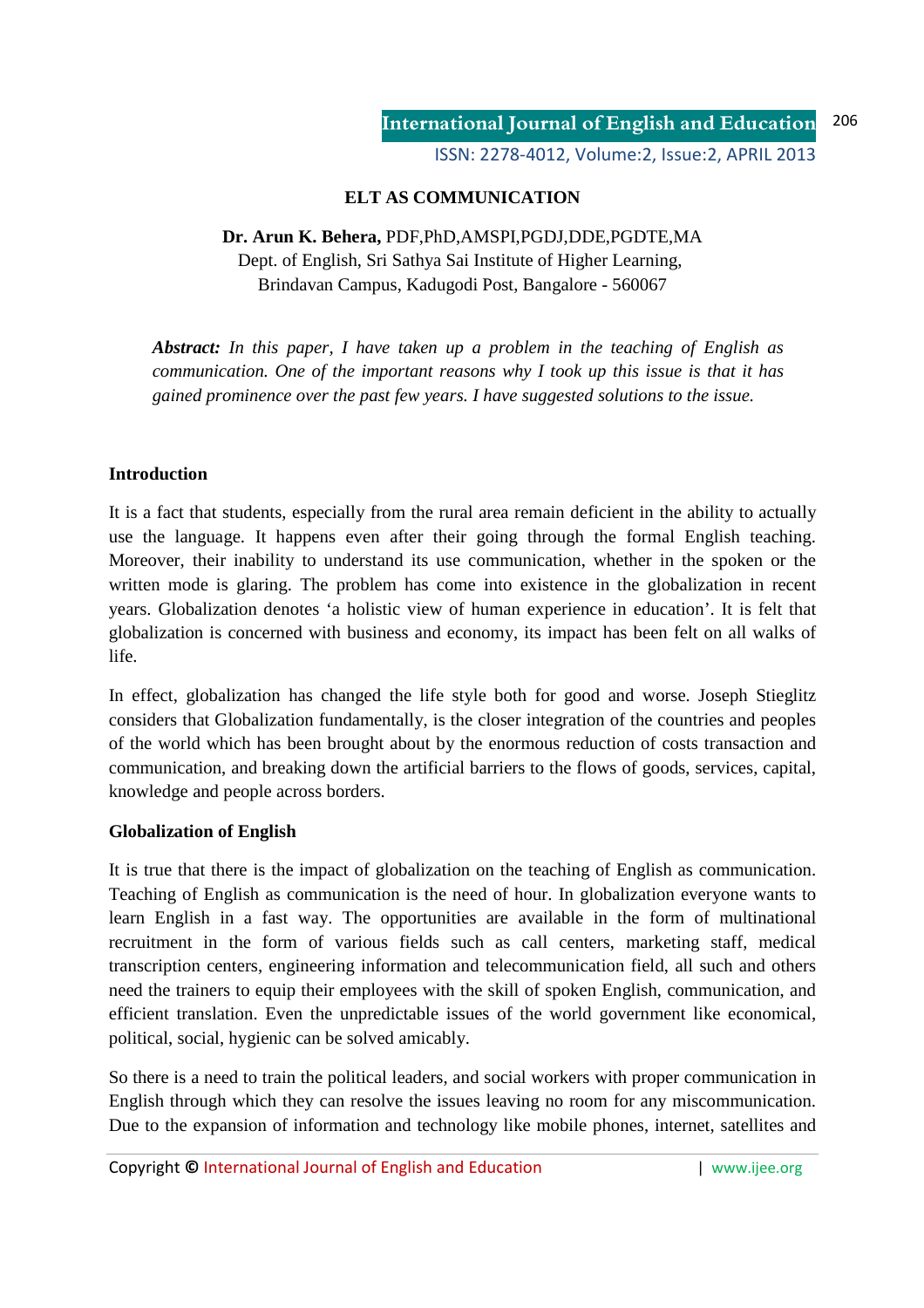e-communication people started migrating in search of opportunities to lead their lives. In all these cases English communication plays a very crucial role in making the people to be at ease.

Taking into account the impact of globalization and the opportunities available in various fields across the globe, the task of a teacher to teach English as a communication has become more difficult. In the fast growing scenario of education, the students are constantly facing the pressure of knowledge exposure, the competition, the expectations of parents etc. particularly the students from the local areas face these problems, and to add to the problems they develop double consciousness and has to cope with stress as well. Here the duty of a teacher is to teach or present himself as a counselor, mentor, and facilitator or as a friend.

In the  $21<sup>st</sup>$  century the teacher has to adjust himself in the global and local scenario. It is expected that the teacher should become a digital native and must be willing to adopt the changes which are taking place across the globe. In such condition the teacher should globalize himself and should bridge the gap between global and local. It is the age of internet and information technology. We get information from the internet sources. So the teacher needs to be able to filter news and information. Before teaching to the students how to filter information and data, the teacher must know how to filter it efficiently. The ubiquitous search engine is the tool for discovery. Unless the teacher understands how to write a good search string and how to filter search engine results, he will be unable to teach the students how to do the same.

Globalization has impacted various walks of life and particularly language e.g. worldwide production markets and border access to a range of foreign products for consumers and companies particularly movement of material and goods within national boundaries were allowed, there was a rapid movement of human resources among these countries. For them, the main medium of communication happens to be English language. So there emerged the trend of world English's which means the emergence of localized and globalized English and varieties of English. World English consists of varieties of English used in diverse socio-linguistic contexts globally.

In the socio-cultural context of Indian urbanization, privatization and globalization, the multilingual aspect is very important. In the cultural context English is the vehicle of the urbanities that the rural students, who are educated in their mother tongue, try to imitate English language. Due to the emergence of worldwide financial markets and better access to external financing for borrowers, many multinational companies started establishing their enterprises across the globe. So the job opportunities are available for the youngsters who have better knowledge of English.

Therefore the need for learning English becomes more urgent. Right from the beginning of English language teaching in India, the method of teaching English language was confined to develop language skills. But only listening, reading and writing skills were given much importance neglecting the communication skills. The reasons for neglecting communication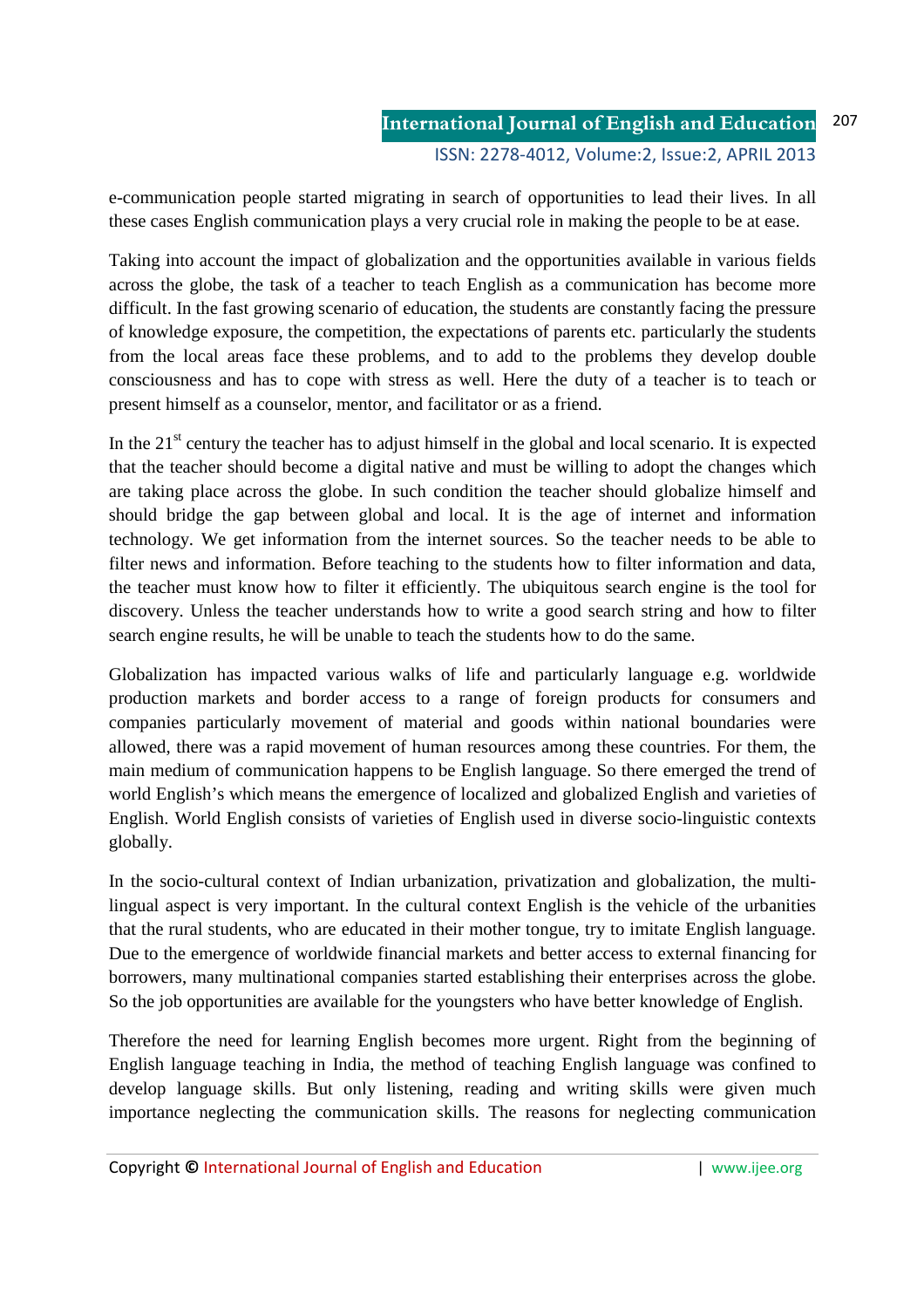#### **International Journal of English and Education** ISSN: 2278-4012, Volume:2, Issue:2, APRIL 2013 208

skills are hidden in the annual scheme of teaching and testing the skill of writing. All the universities are interested in testing the writing skills by conducting three hour examination at the end of academic year. Taking into consideration of globalization and the need of hour, teaching communication skills got prominence due to the advent of multinational companies which provide jobs to the graduates based on their communication ability.

The communicative method makes heavy demands on the learners as well as on the teachers. It has impact on the system and needs awareness and assessment of what existing situation is and what activates would be needed to improve or change it in order to make it useful to the learners in a given community. Therefore, the syllabus and the curriculum should be learner centered and based on the methodology and principles of teaching/ learning process "which are clearly designated to bring about a classroom where enquiry, activity, discussion, reflection and openended personal interpretations features rather than predetermined objectives, content and mastery level."

There are different challenges in front of the teacher in choosing a methodology for the students from urban and rural area. The urban and rural divide the students those who have done their schooling in English medium of instruction vs. those who have come from regional medium of instruction, students who have had a good exposure to the language vs. those whose contact with the language was confined only to the classroom; students who are capable of speaking fluently those who suffer from stage fear and inhibition; students who do not have good grammatical knowledge and hence are tongue tied and passive, there are some of the disparate factors that separate the students into groups in class. In such case the role of a teacher becomes more crucial. The teacher is expected to bridge the gap between urban and rural, global and local interacting between the global and local that is by glocalizing teaching of English as communication. Oral communication is interactive and is dependent on the following factors:

a) Collection and organization of ideas following the discourse principles of cohesion and coherence like selecting and evaluating, and systemization of ideas.

b) Mastery of grammatical rules and sentence structures for gaining proficiency in language use.

- c) Good articulation to make the presentation audible and clear to the audience.
- d) A grasp of the context or situation in chinch the speech occurs.
- e) Faith and confidence in oneself to face the audience.

### **Fluency vs Accuracy**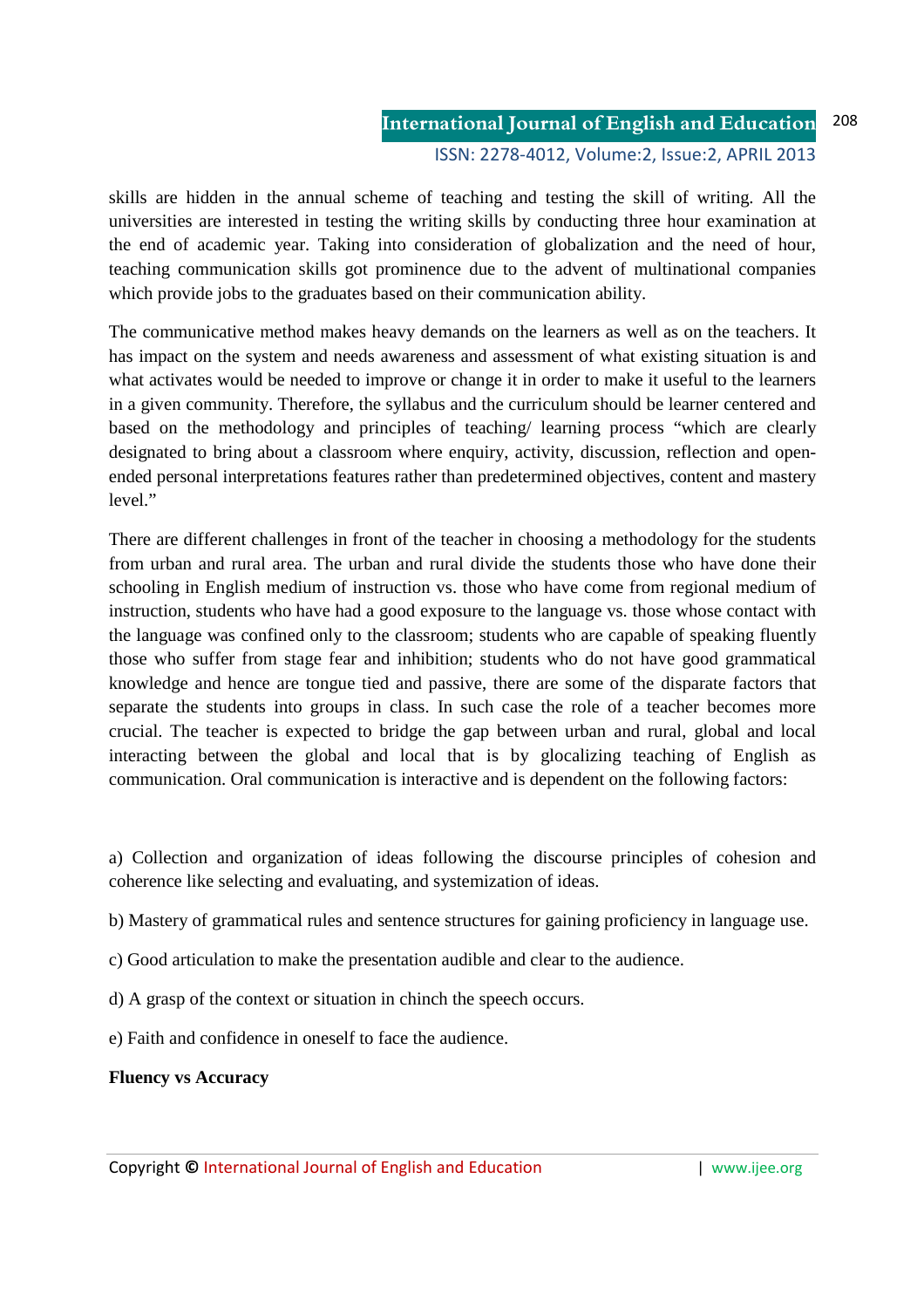**International Journal of English and Education** ISSN: 2278-4012, Volume:2, Issue:2, APRIL 2013 209

Learners learn a language at their own pace. The level of language proficiency differs from one student to the other. So it is necessary that the teacher designs and presents the lessons in a way that matches their learning style. This will help to accomplish learning at a faster rate and the intention to internalize such items actual use for communicative purposes will also be high. Insistence on grammatical correctness offer stands as an impediment between the language and the learner. Persuading a student to learn grammar first and then to translate his ideas for language use with ease often becomes an uphill ask. So to start with, in oral communication, fluency rather than accuracy should be encouraged. The students' errors should be tolerated without making him/her realize that s/he has committed errors. Importance must be given to the overall message conveyed and not to the accuracy of it.

#### **Some Strategies**

The art of public speaking must be learnt only by practice. There are a host of oral tasks like Face to Face Conversation, Telephone conversation, Role- play, Debate, Presentation, Conducting and participating in meetings, Group Discussions and Mock Interviews. The teacher must first create a congenial atmosphere in class in order to eliminate the inhibitions of slow learners. It is important that the ambience in a language class is learner friendly. So initially ensuring participation of every student in speaking will contribute to confidence building of slow learners.

Increasing the learners' self confidence and liking for the language is very crucial at this stage. The confidence that learners get may encourage him /her to speak in English whenever an opportunity comes. The teacher must devise activities suitable to the learners' level of competence so that the learner is willing to come out of his shell to speak and participate in the oral activity. These activities have a lot of merits.

- 1) Teachers know the students' potential and pay individual attention to every one
- 2) This creates a good rapport between the teacher and students
- 3) Students feel confident to overcome their fear and inhibitions
- 4) Their self esteem increases
- 5) The hesitation disappears and they start to participate with joy and comfort
- 6) The fluency level of students increases
- 7) The students' proficiency increases

#### **Conclusion**